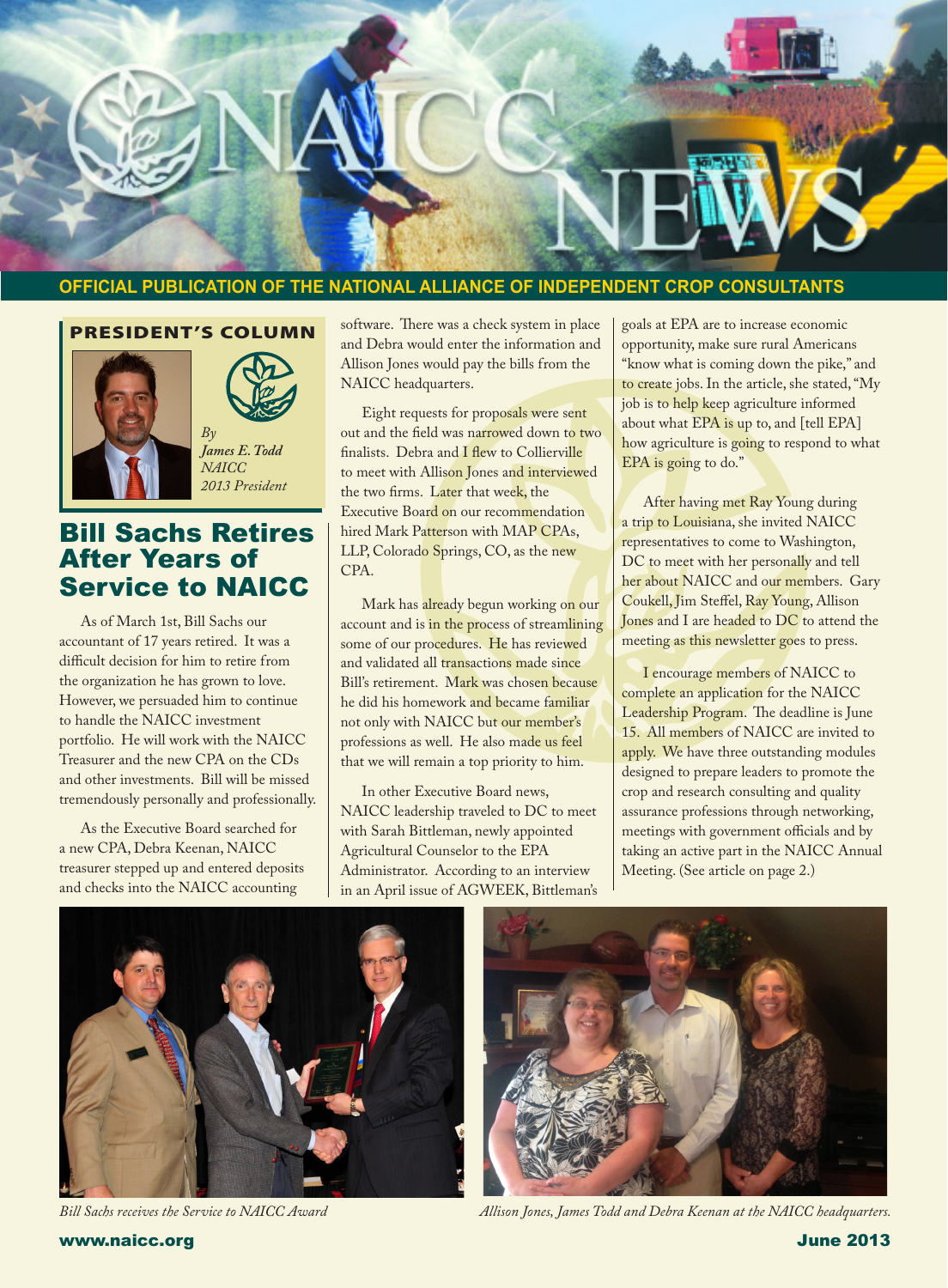# **Develop Your Leadership Skills through NAICC**

With its mission statement, "To help ensure agricultural sustainability by facilitating the growth of new leaders within NAICC", the NAICC Leadership Program (NAICCLP) is designed to develop aspiring leaders like you! The program has very clear objectives:

- Enhance leadership skills and personal development to promote NAICC and agriculture
- Encourage networking and rapport among agricultural professionals
- Prepare leaders to be an effective resource for policy-makers and enforcement agencies in relation to agriculture.

This exciting program consists of three modules that begin in summer/fall months and continue through March of the following year. If chosen to participate, you will progress through a series of modules that include visiting another NAICC member's facility, attending the NAICC Annual Meeting, and traveling to Washington, D.C. to promote NAICC with policy-makers!

Four NAICC members will be selected for each leadership class with consideration given to the person's area of knowledge/ expertise. All applicants must be a NAICC member in good standing. Find the complete details on the program including participant responsibilities, criteria for selection/participation, and the application form at http://naicc.org/2013/05/naiccleadership-program/. A copy also follows this newsletter.

The NAICCLP is sponsored in part by the Foundation for Environmental Agriculture Education, FMC Corporation, and AMVAC Chemical Company. We are looking for additional corporate sponsors to sustain the program. Please contact Allison Jones for more information.

**Want to participate in the program?**

**You have three options:**

- **1. Sign up for the program**
- **2. Host a participant at your office/ facility**
- **3. Donate \$25-\$500 towards the scholarship fund for participants**

# **Weather: The British Obsession**

*Andrew Watson Watson Agronomy Ltd Norfolk, UK* 

Start a conversation with a British person and I guarantee you that the weather will come up within a few sentences. The UK is a tiny island, about 700 miles long and 200 miles wide, which has its weather imposed on it by the surrounding seas, particularly the Atlantic. In the eastern UK, where I am based, annual temperatures typically vary between 25–75 F with about 24–28 inches of rain each year. Rainfall doesn't generally change month to month with roughly 2 inches a month in summer and winter. As a result, the weather changes every few days from sunny to rain, which explains our obsession with tomorrow's weather!

We don't generally have dramatic weather like hurricanes or cyclones. It's more Goldilocks weather – "not too cold and not too hot." Most of the time, the weather could be seen as "just right," particularly for farmers, if not for the sunloving general public. However, in the last few years, we have tended to have extended periods of the same weather, such as too little or too much rain.

www.naicc.org June 2013 In 2011, my region experienced the driest year since 1929 and the sunniest

April since 1910. This led to fantastic crop growth in spring but eventual severe drought effects on yields of most crops by harvest time in August and September. The drought continued until April 6, 2012, when the heavens opened. You may ask why I remember the date; the 6th of April was also the day that nationwide government public water restrictions came into force in England.

Noah had to deal with 40 days of rain but in England it feels like the rain hasn't stopped and it's still raining. We had over 40 inches of rain between April and December 2012 and we had the wettest June in England since 1766. This rain has continued into 2013 and groundwater is at surface levels in many areas, with field flooding commonplace.

As a consequence, large areas across England, particularly in a north–south spine of middle England, the fall harvest has been disastrous with many wheat crops never harvested. Autumn drilling has also been dramatically curtailed. Winter wheat normally accounts for about 50% of the arable land in England but, in some regions, only about half of this crop has been

successfully drilled. Consultants estimate that, in some areas, up to 25% of land will not be cropped at all in the 2012/13 season.

This really is a "once in a farmer's lifetime" event. UK farmers are set up for rain. They know that every few days it is likely to rain and work round this inevitability. However, we are not used to long periods of the same weather such as weeks and weeks of rain.

We are told in the UK media that the ice packs melting cause movements in the high altitude ribbon of strong winds coming across the Atlantic and the UK. If this jetstream travels north of the UK, we get warmer, drier weather; conversely, if it passes south of us, we get wet, cold weather. Apparently, it has been stuck in the south, leading to a long period of "Noah" weather.

Frankly, I don't care whether it is global warming or not, I just want it to stop raining or I will soon need to build my own personal ark.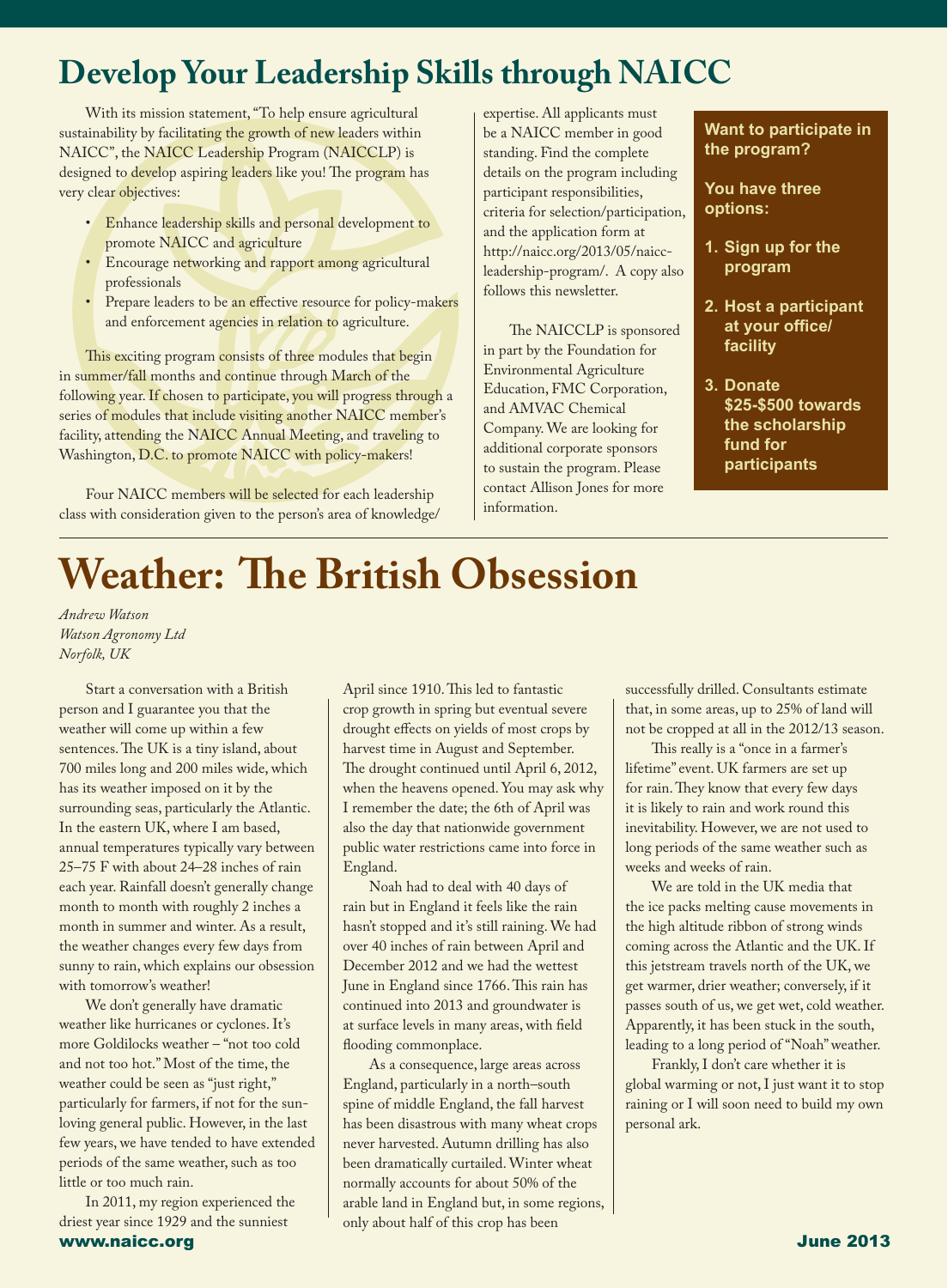## **Spring Consulting on the High Plains**

*Bryan Boroughs Servi-Tech, Inc. Cimarron, KS*

Ī

As I was riding my ATV across dormant alfalfa, semi-dormant wheat, and unplanted strip-tilled row crop fields in mid-February,I contemplated the changing nature of crop consulting on the High Plains of western Kansas since the turn of the 21st century. The need to be flexible and adaptive to the changing needs of our customers and their cropping patterns is a hallmark of our profession.

A few years ago, when our fieldwork season began in late March to early April, a customer may have greeted us with the comment, "I haven't seen you in a while." With the widespread adoption of strip-till and no-till planting systems, the rise of glyphosate resistant kochia, and the third year of intense drought on the high plains, a customer's response to my first field report in mid-February might often be,"Good to see you but do we have to start this early?"

In late winter, the high plains consultant's days are filled with continuing education meetings and scouting dormant alfalfa for army cutworm and aphids, while making dormant herbicide recommendations. It is also the season for weed scouting and making herbicide and nitrogen top-dress recommendations on winter wheat, along with fine tuning the

plans for summer row crops. The territory's planting season will kick off in earnest by mid-April.

One traditional service of the high plains consultant is the "prewater check." In this semi-arid climate, the need to check irrigated ground for soil profile moisture in mid-winter to early spring is based primarily on the amount of fall/winter precipitation received and the irrigation well capacity to deliver water in season. We set a soil profile moisture benchmark before the season begins with the traditional tools of the trade, an Oakfield soil probe or a steel rod penetrometer. A few more electronic-based soil moisture probes are showing up in the country but it is a good idea to ground truth those early in the season.

With the drought entering the third season on the high plains, one of the biggest revelations to me is that I do not know what I thought I knew about how much water it takes to refill a given soil profile compared to my previous 30+ years of irrigation work. The facts are that the soils are much drier than my ability to estimate by feel and it takes much more water to refill the profiles in the absence of general rain and snowfall.

In the "good old days" when conventional tillage ruled, a preemerge herbicide was the standard. In this day of glyphosate resistant kochia and the advent of strip and no-till cropping systems, consultants have adapted by starting the weed scouting season two months earlier than in the past. On the fall applied strip till, we attempt to apply a combination of residual herbicides with activation by center pivot irrigation to control the kochia before it emerges. Complications arise when corn stalks are being grazed in the spring or in the sandy soils where our strip-till nitrogen applications are generally made later in the spring after the weeds begin to emerge. That usually means a few more trips across those fields to evaluate what weeds are emerging and adjusting the final herbicide recommendations for preplant or preemerge applications.

Even though the workload for today's consultants has increased, it gives us a chance to elevate our profession to a higher level with more intense planning and precise recommendations to meet the needs of our customers. As customers focus more on the bigger management picture of the family farm business, the need for our services is more critical than ever.

### **A Tale of Two Reefers (The Mechanical Kind!)**

*Ken Trammel ACDS, Inc. Phelps, NY*

 In the early years of developing freezer-transport service for residue samples, we dealt with many frustrations and "near misses." I always worried about a reefer malfunction with a load of frozen samples. This concern became reality when our freezer unit died on a trip in the Chicago area. The drivers located and headed straight for the nearest repair shop (and this was before cell phones and GPS!). It was determined the entire unit would need replacement … a two-day job! Fortunately, the facility was doing a test run on a new installation and we were able to off-load the frozen samples into that trailer while awaiting repairs on our truck. All samples remained well-frozen during the ordeal.Thankfully, this was still in the pre-GLP era.

After that experience, I began having a recurring nightmare of a driver calling in at 10:00 on a Saturday evening reporting a freezer breakdown; he's 100 miles from the nearest repair shop that is closed until Monday morning; he's somewhere in west Texas; it's July and the nighttime temperature is still in the 80's. Talk about waking up in a cold sweat!

This prompted us to develop the dual reefer system that we now use. I still have that nightmare occasionally … but then wake up and realize it's only a dream. The driver simply switches over to the second unit before going to the repair shop on Monday. While this doesn't alleviate all over-the-road trucking concerns – DOT inspections, tornadoes, icy roads, parking space, etc. – it sure is nice to get a good night's sleep!